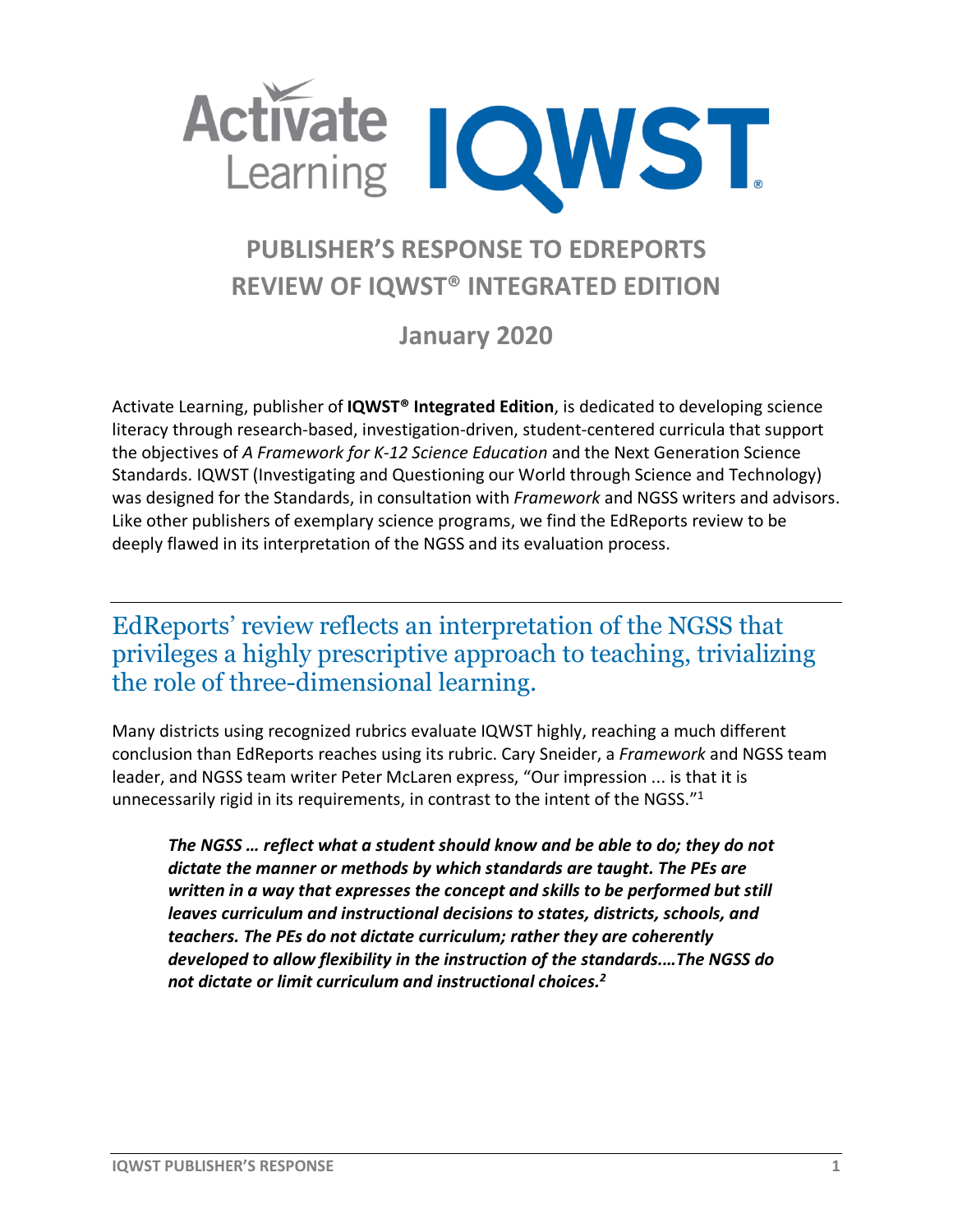EdReports presupposes 1) its own conceptualization of an appropriate duration for a learning sequence in which all three dimensions (DCIs, SEPs, and CCCs) should be interwoven and assessed, and 2) that all three dimensions must be integrated in every aspect of instruction and assessment. An IQWST activity in which students analyze data, examine patterns, and identify a trend that encourages students' questions is faulted, for example, because the activity does not integrate a DCI. In fact, it does not. Instead, the activity engages interest as a way to introduce the module. Like other instructional components, EdReports analyzes this activity apart from its broader sequence (e.g., multi-part lesson, multi-lesson learning set, entire module), then critiques it for not fitting an "all-three-dimensions-all-the-time" formula.

 $PEEC<sup>3</sup>$  indicates, "It may not be possible for every student learning experience to be threedimensional." NGSS assessment evaluation criteria include that tasks should "require students to explicitly apply at least two dimensions."4 Every IQWST module provides many opportunities to engage in three-dimensional learning, but experiencing a phenomenon, investigating, collaborating, discussing, reading, and writing are not necessarily three-dimensional when analyzed apart from their coherent fit within a larger learning sequence.

*"IQWST instructional materials rely heavily upon students engaging in the scientific practices of NGSS as they uncover scientific ideas and discover content through the DCIs in the context of authentic learning opportunities that are fueled by the IQWST storylines…. Students often struggle with open-ended discussion and collaborative norms … once norms for risk-taking and making thinking visible is established, they transition to more conceptual reasoning and gain the confidence to 'own their ideas.' I don't know of any other resource that is a conduit for this change other than IQWST."*

- Science Coordinator, Indian Prairie School District, IL

We believe that EdReports' interpretation of the Standards trivializes the complex instructional shifts required for three-dimensional learning, discounts ways that 3D learning might be flexibly approached, and reduces three-dimensionality to a formula. IQWST privileges *deep student learning* over this formulaic approach to teaching and learning.

*"The concepts within the curricula build within each unit to ensure students have a strong foundation for each big idea. Concepts are revisited in later grades, reviewing prior knowledge and continuing to connect and grow the student knowledge."*

- IQWST Teacher, Eaton Rapids Middle School, MI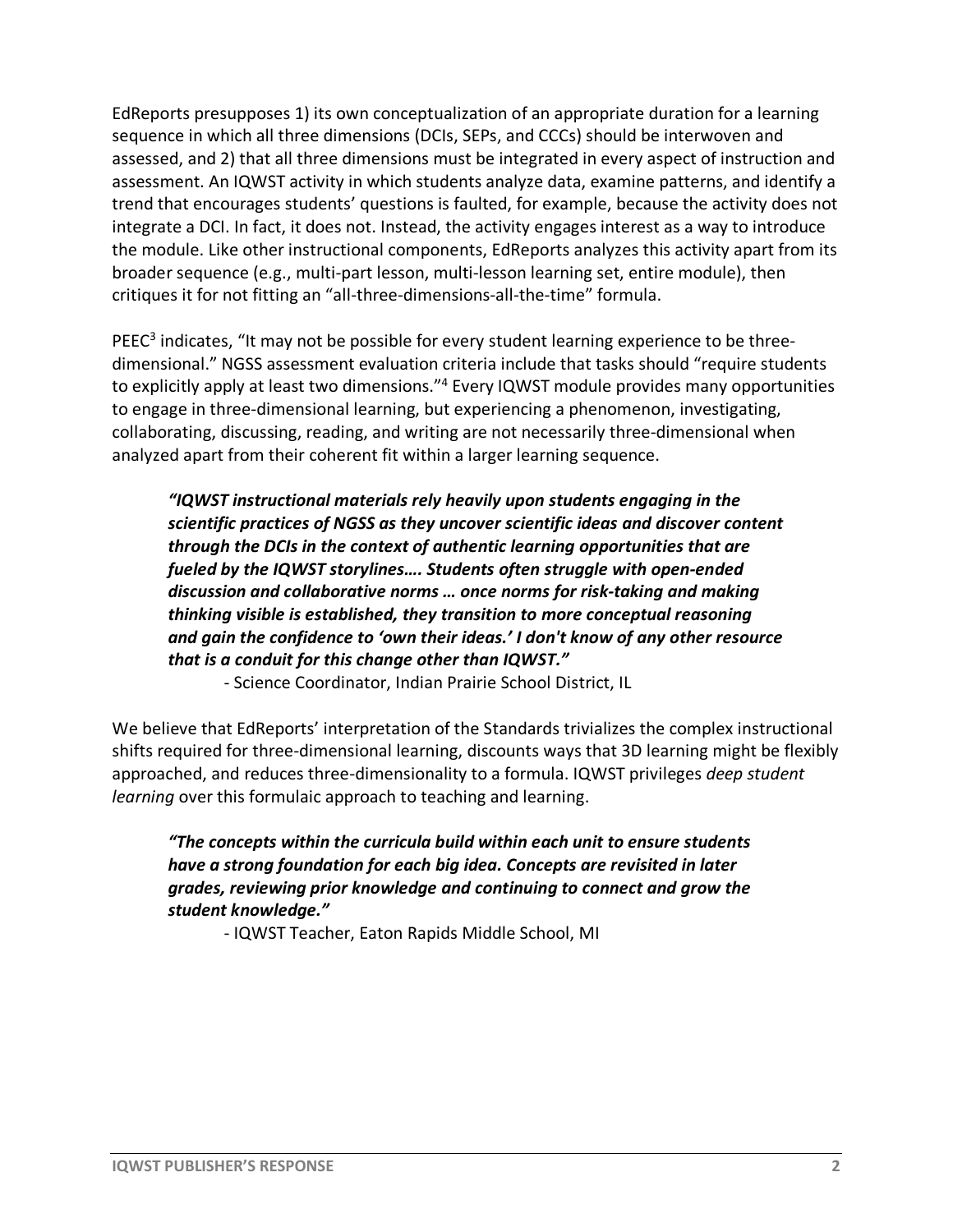### EdReports narrowly interprets what it means for phenomena to *drive learning*.

After publication of the Standards, *anchoring*, *investigative*, and *everyday* categories were identified<sup>5</sup> to define phenomena and how phenomena should be used in instruction. People agree that phenomena must be observable, but may question whether an anchor can be: "A case … ,[or] something that is puzzling (why isn't rainwater salty?), or a wonderment (how did the solar system form?)."<sup>6</sup> An NGSS resource stresses flexibility, "A single phenomenon doesn't have to cover an entire unit, and different phenomena will take different amounts of time to figure out.<sup>7</sup> The focus, it continues, is not only on phenomena but on "student-generated questions" about phenomena that guide teaching and learning.

A core tenet of IQWST is that phenomena drive learning, and that Driving Questions, lesson questions, and students' own questions drive learning. Students engage with many types of phenomena for variable amounts of time. By module's end, students have answered a Driving Question and addressed several phenomena with rich, evidence-based explanations. Yet EdReports concludes that IQWST does not "meet expectations for three-dimensional learning and that phenomena and problems drive learning."

#### *"That EdReports would evaluate IQWST as not having students make sense of phenomena, when making sense of phenomena is the driving force of IQWST, is evidence that reviewers misunderstand what is meant by phenomena, or fail to understand what it means to develop understanding across multiple lessons, so as to explain an anchoring phenomenon by the end of a unit."*



- Joe Krajcik, Ph.D., original IQWST author team, Principal Investigator, and a *Framework* and NGSS team leader

 *IQWST® Integrated Edition* covers clearly state the Driving Question that students will answer by the end of the unit.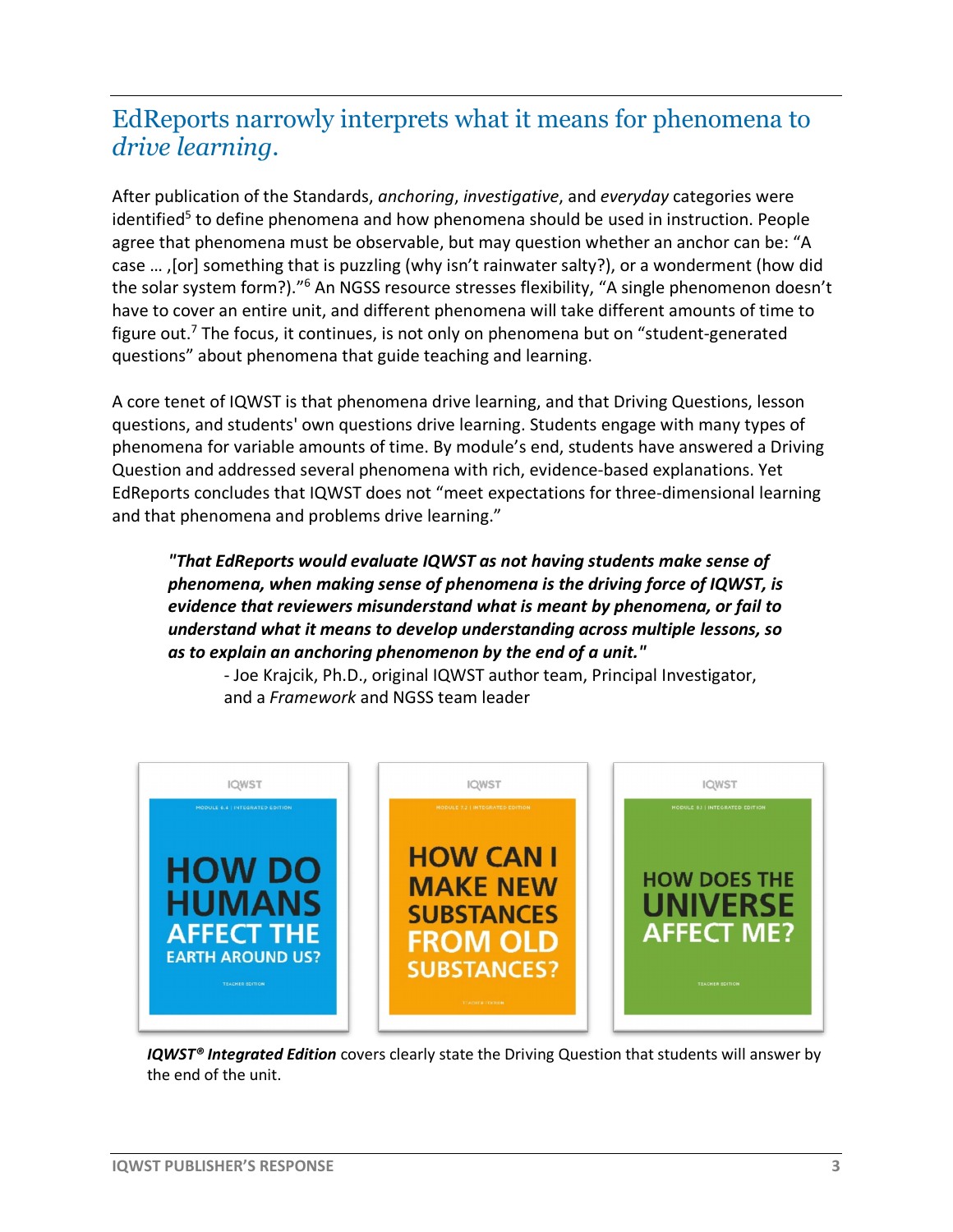### EdReports narrowly interprets what it means to *leverage students' prior knowledge*.

Every IQWST module elicits students' prior knowledge and original questions to initiate instruction, and a Driving Question Board (DQB) is used to track understanding as it develops over time. As students encounter new phenomena, the DQB becomes a tool for leveraging and building on prior knowledge of those phenomena across lessons.

#### *"The driving question board allows students to visually track their thinking and learning. With the constant updates made to the board, students learn that changing your beliefs based upon the scientific evidence in front of you is ok, encouraged, and what scientists do."*

- Curriculum Coordinator, Salem Public Schools, MA

EdReports asserts that materials do not "...connect students' experiences with the phenomenon or problem," even though comprehensive storylines connect activities, lessons, and modules; student readings explicitly connect in-class phenomena with students' everyday lives; and rich and rigorous classroom discussion connects students' prior knowledge and experiences with the phenomena they investigate.

#### *"As you see the storyline develop, you see the core concepts, and how they connect with past and future learning."*

- IQWST Teacher, Whitefish Bay Middle School, WI

### EdReports narrowly interprets *assessment*.

EdReports focuses on designated assessments, and undervalues discussion questions, questions embedded in readings, and each activity's *Making Sense* questions as viable opportunities to assess learning in multi-dimensional ways. IQWST's approach is cited in a National Academies publication<sup>8</sup> to illustrate class discussion and specific questioning strategies to assess student thinking. Furthermore, IQWST's strategy for explaining phenomena is identified as an *exemplar*, "because it assesses what students have learned from a series of activities that reflect the multiple dimensions of science learning" (p. 33).

Teachers across the country report that since teaching with IQWST, their students demonstrate a deeper understanding of content, and have become independent, critical thinkers and creative problem solvers as they engage in collaborative investigation and discourse.

### *[Students] really understand what they learn, and they remember it and can connect it to other concepts in the future. Teaching 7th they remember more from 6th, and teaching 8th, the connections to 6th and 7th are huge.*

- IQWST Teacher, Chippewa Valley Schools, MI